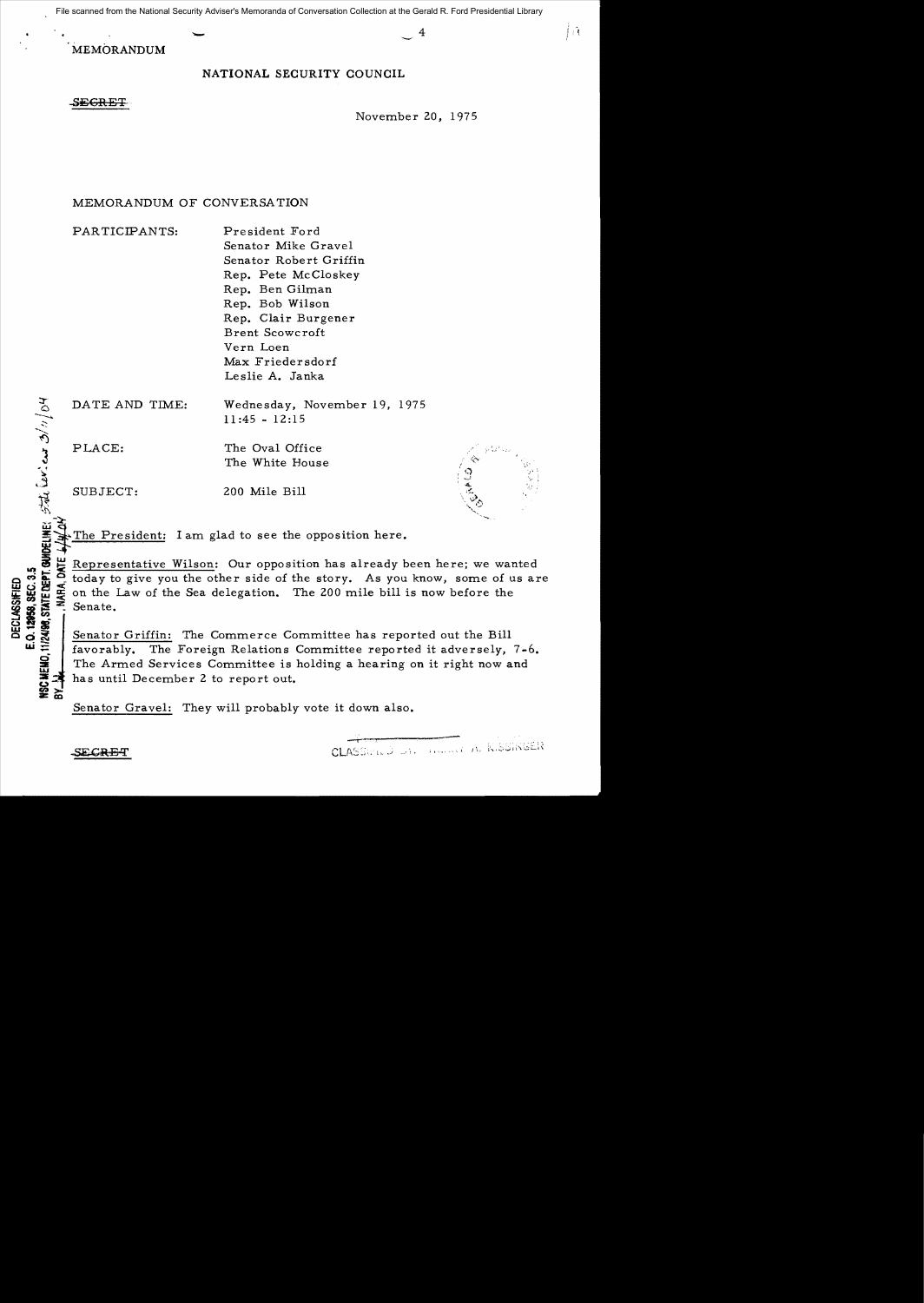Representative Wilson: Action to prevent it coming out of the Senate is very important, and it will be important for you to make a strong statement. The security interests involved in this bill have not been stressed enough. The Navy is very genuinely concerned that if we go to a 200 mile limit, other nations would go too, and our whole SOSUS system would be threatened. It will also absolutely destroy all our efforts that have gone into the Law of the Sea conference.

The President: As you know, many people in the Executive Branch strongly oppose this Bill. I'm here to listen today since the other side gave me a very emotional appeal the other day.

Senator Gravel: There is a lot of new information available on our fisheries catch. (Gave the President a chart which showed tonnages and dollar value of U. S. fishing catch in 1974.) Going to a 200 mile zone unilaterally would thus mean a net loss to our fishermen of \$143 million and a loss of 60,000 jobs to the nation. This will happen in the next fishing season after this bill is passed.

The bill making the lobster a creature of the Continental Shelf cost Florida 5000 jobs when the Bahamas threw us out of their waters. This will also pull the plug on the LOS negotiations -- which are close to a conclusion this summer. A successful conference would be a great foreign policy victory -- the biggest in several centuries.

The President: What about the suggestion made by the other side that they might be willing to amend the implementation date to January 1, 1977?

Representative McCloskey: I recently attended the IMCO conference in London. Everyone there was very concerned about a possible unilateral U. S. action -- when such an action might take effect makes no difference.

The President: I noticed Mexico has acted.

Representative Wilson: Yes sir, right after the action by the House. If we were to act unilaterally, we would find some of the smaller countries who don't want the conference to succeed using stalling tactics until after the implementation date of our 200 mile bill. This stalling would mean they could destroy the LOS conference slowly.

Senator Gravel: We have to think of what our unilateral action would trigger on the part of others -- it would launch a massive grab for control. Malaysia has told us they want to charge tolls on tankers going through the Malacca straits and Morocco and Spain have said they want to charge tolls on LNG tankers moving through Gibraltar to Algeria.

-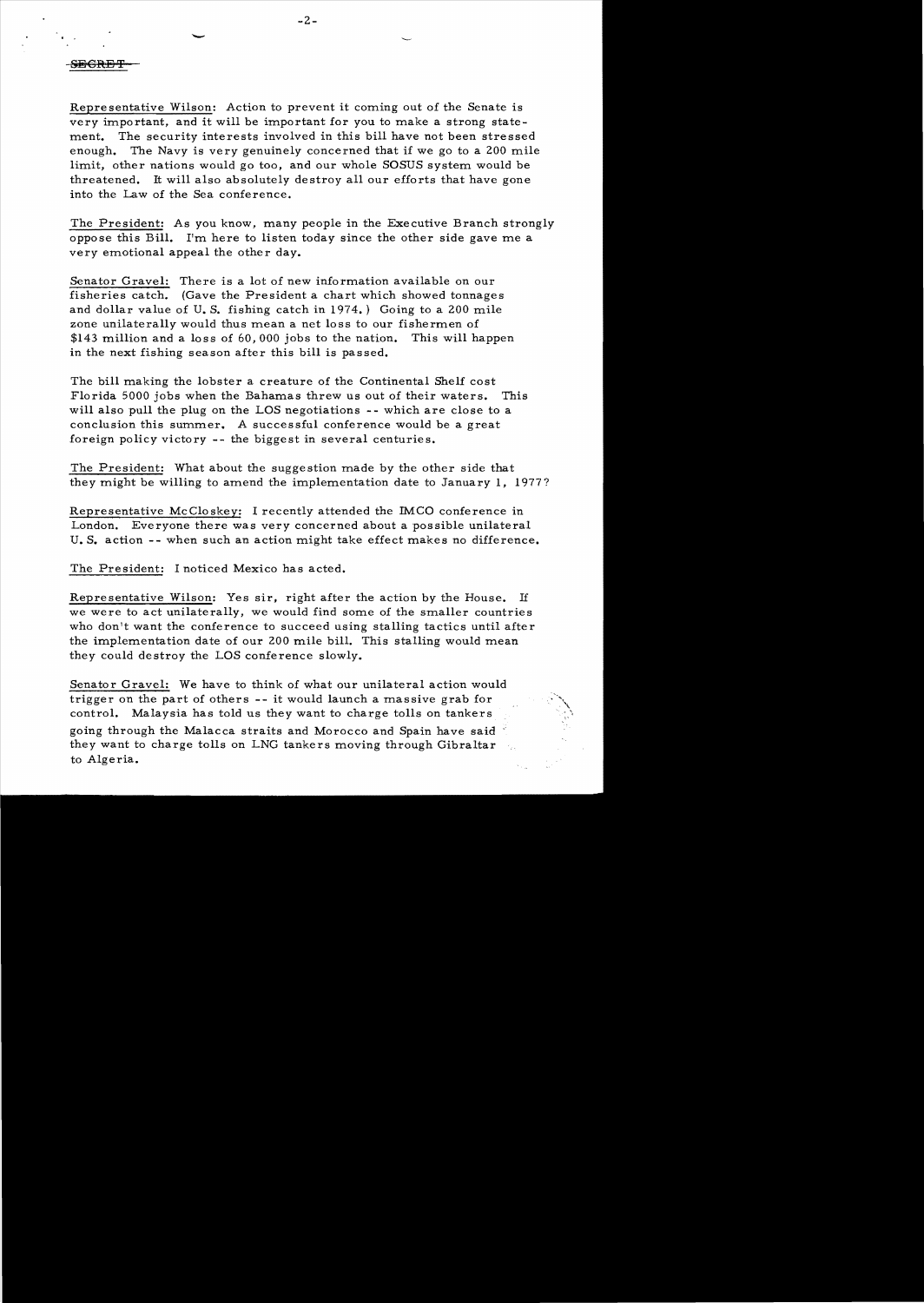The President: In other words, you are saying that while this is just a fishing bill, other countries would go beyond fish?

Senator Gravel: Yes, they would. They will move to take what is in their economic interest to take. Our economic interest is just fish now.

H we move unilaterally, others will definitely move. Canada is getting ready to move and Trudeau is having trouble holding the line. The Soviets would also react quickly.

Representative Gilman: Mr. President, I've been attending the LOS conference. It is frustratingly slow, but progress is being made. Hopefully, we'll have the negotiations completed in 1-2 years. Some of the nations who badly want a 200 mile sea zone don't care about navigation rights and deep sea mining issues and they would give it to us if we give on the 200 miles.

Also, we have been very successful in negotiating bilateral fishing agreements. We have tremendously cutback on the take of fish to the point where there is no emergency. Further agreements will help bring us further toward a balance in the catch.

Senator Gravel: Mr. President, here is a chart showing the numbers on the ICNAF catch. We have negotiated the catch down to this level. Most stocks will now come back to maximum yield in 6-7 years with or without a 200 mile bill. We have good reason to be proud of this accomplishment.

Representative Wilson: This is a result of your letter, Mr. President, to the Russians.

Senator Gravel: We have already saved our fisheries, but there is a great deal of confusion over how long the LOS negotiations will last. It is not realized that in the international area we must deal with sovereignty. Unlike a bill introduced at the beginning of the legislative process, the documents come at the end of the negotiating process. The achievement of the single negotiating text does not make a beginning - - it represents a 90 percent agreement. The big hang up is deep seabed mining. IT we get agreement on mining, we can wrap up the whole thing in this next year.

The President: Is there any dispute on these numbers?

Senator Gravel: Only on the way I have organized them. The numbers are from the National Marine Fisheries Service. There is no dispute on the facts.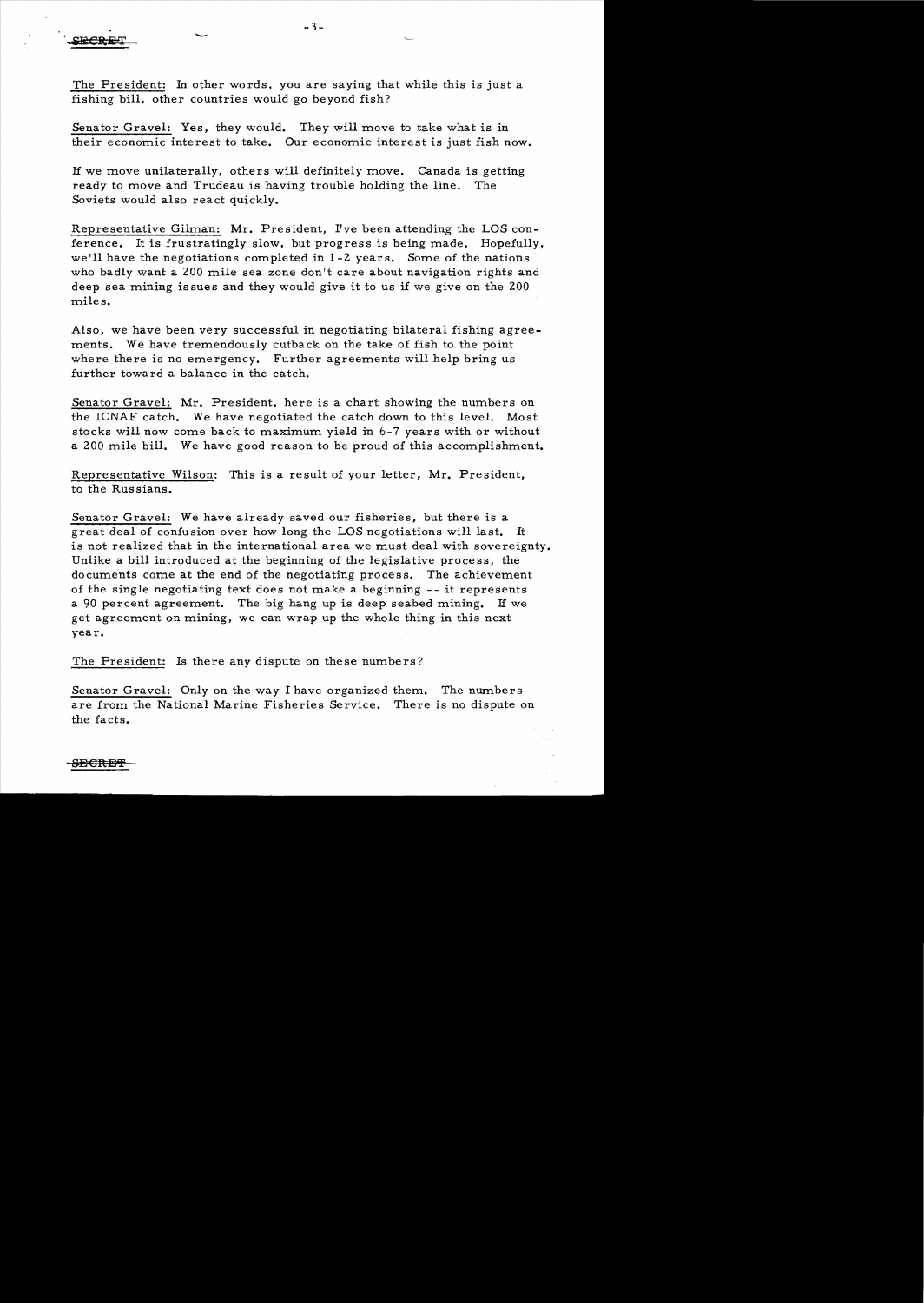Representative McCloskey: All of my friends are on the other side of this issue.

-

The President: So are many of mine. Ted Stevens can really get hot about this!

Representative McCloskey: You have to recognize that many fellows who voted for this in the House did so only to pressure the State Department to get going on the LOS and bilateral talks. I think we could sustain a veto in the House now.

Admiral Max Morris makes very persuasive arguments against the bill by presenting the national security issues affecting the Air Force and the Navy.

Representative Wilson: These are issues we didn't stress enough in the House debate. Unilateral moves could close 36 percent of the seas to the movement of the Navy; we need freedom of straits even if innocent passage is granted. We also need a narrow territorial sea to deploy and protect our SOSUS system. If we go unilateral, there'll be no LOS treaty. If we, the biggest nation in the LOS,move unilaterally, we abandon all this.

Representative Burgener: Let me say a word about the tuna problem. How many kids go to work or school with a crab or salmon sandwich? Most blue collar people eat tuna- -it is a staple of the American diet. We belong to two international compacts to conserve the tuna, and the other nations in this effort don't want a 200 mile limit since the tuna is a highly migratory species. This bill could thus have a very serious economic impact on this country.

If you can keep the bill from corning out of the Senate, that would be the best of all possible worlds.

Representative Wilson: To stop it, we need a really strong statement from the White House.

Senator Gravel: Pearson is still open on this issue despite his vote in committee.

The President: I said in Oregon that I favored the objective of the 200 mile limit. Where does a change now leave me?

Representative Wilson: You are OK, because a successful LOS treaty would get us such an economic zone.

SEGRE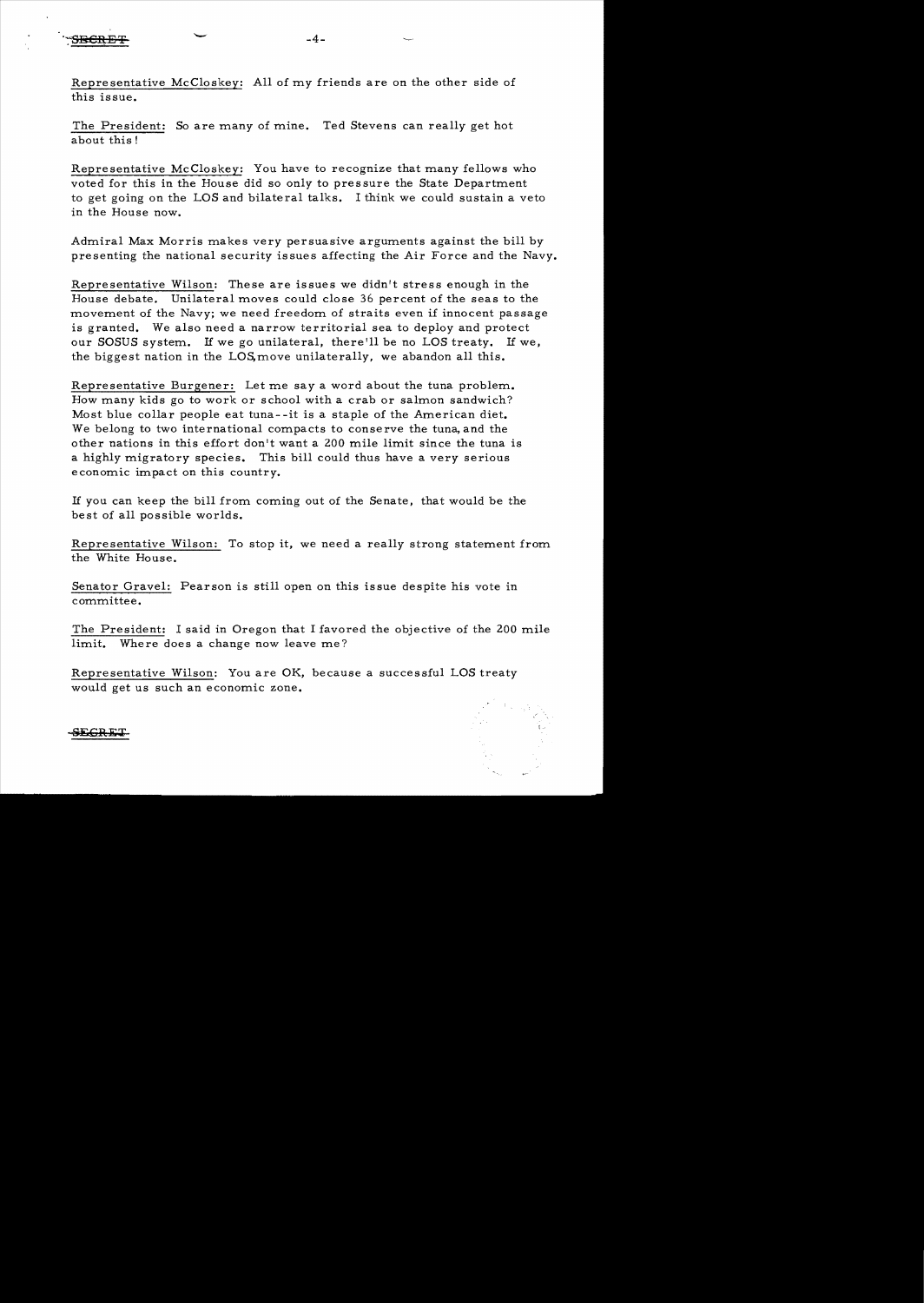Representative McCloskey: Your statement is consistent if you tie it to progress in the UN and the LOS negotiations. I think you should direct Secretary Kissinger to take personal cognizance of the negotiations. He made a great statement in Montreal.

The President: I have two comments to make. I have had a long standing feeling that the State Department negotiators like to have the talks go on and on. Maybe that's an unfair accusation but there's evidence to bear it out. Somehow we have to shake State so they will move; we need pressure on them. The LOS talks just can't go on and on.

Let me ask you, how many votes do we have in the Senate?

 $-5-$ 

-

Senator Gravel: We would lose right now, but the tide is turning around. We have the votes now to sustain a veto and we just need more time to work on it. I'm prepared to filibuster if necessary to get the time and of course, with Bob Griffin's help, I'll succeed.

The President: We've got to get State moving on the LOS talks.

Senator Gravel: Stevens is wrong when he says the talks started in 1967. They really started in 1974. It is now 90 percent complete, but it is one of the most complex negotiations in human history. What we need now is to throw in the first team. I've sent you a letter signed by seven senators calling on you to make Henry Kis singer the head of the delegation and to appoint John Norton Moore to be your special representative.

The President: I've got Carlyle Maw as the temporary rep now.

Senator Gravel: But apparently they are circulating the name of someone from IBM. We have to recognize that we must deal with the Third World to get what we want on the deep seabed mining is sue. A man from IBM. which is a multinational leader in technology, would just be throwing gasoline on the fires of the negotiations. John Norton Moore is just fantastic on the LOS issue.

The President: He's from the University of Virginia?

Senator Gravel: Right. He's not from State. He wants to get the negotiations over with and go back to the campus.

Senator Griffin: I have no fishing problems in my state. In the Foreign Relations Committee we focused on the international aspects of this bill. It seems to me that Mike (Gravel) is right to emphasize the need for more clout at the top of the delegation. The problem of putting a delayed date

F C P F T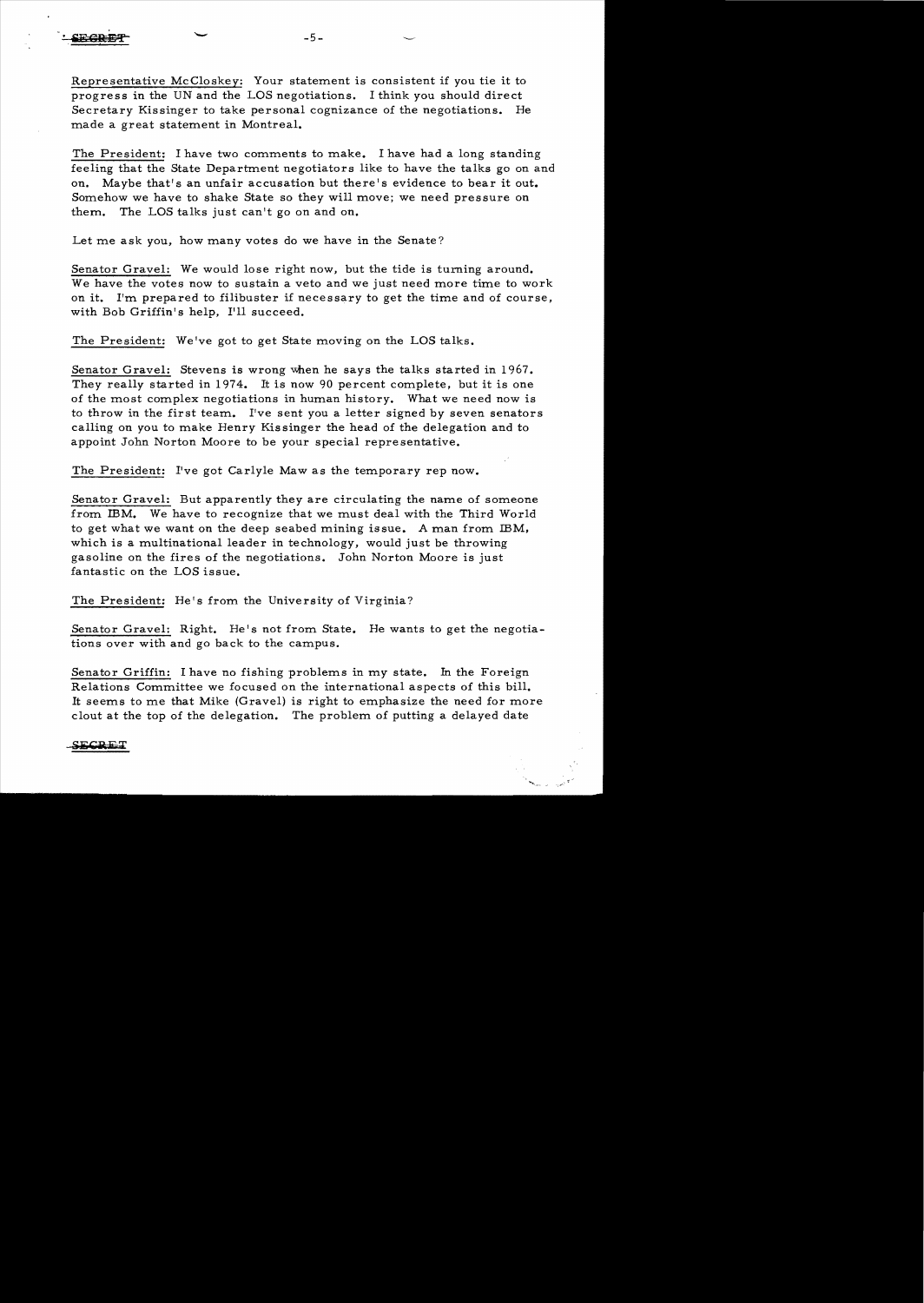in the bill is that international treaties must be observed. We are always calling other countries to account for violating agreements. A delayed date would in effect mean we'd be saying that we will violate our agreements at a later date and this would undermine our credibility.

The President: But the argument for a January 1977 date is that it would put pressure on the LOS negotiations.

Senator Griffin: But we'd be throwing away an important principle.

Senator Gravel: Mexico is an example of how other states will react.

Representative Wilson: With regard to the emergency argument, we are 90 percent through with the treaty. The major powers are all for a treaty-it's the little countries that are delaying it.

Representative Gilman: To underscore that point, we have been using the 200 mile economic zone as a bargaining chip to get what we want on navigation rights and deep seabed mining. To move unilaterally would throw away this chip.

The President: How soon will this come to the Senate floor?

Senator Gravel: The Armed Services Committee must report out by December 2. It could come to the floor the week of December 8. We could easily debate it for a week to carry it into the recess. We could get to Mike Mansfield and tell him we plan to filibuster it--If he gets the message, he may not want to schedule it.

The President: You adjourn on the 20th and come back on January 6. A little delay might be advantageous.

Representative Wilson: The very best thing would be for the Senate not to approve the bill.

Senator Griffin: The bill is not likely to fail.

Senator Gravel: I can pledge a delay.

Representative Wilson: It would also be important for you to address the LOS conference in New York City next March, if you can get a passport into New York!

The President: Thank you all very much. This has been very helpful. A delay is essential but we also have to put pressure on the LOS talks for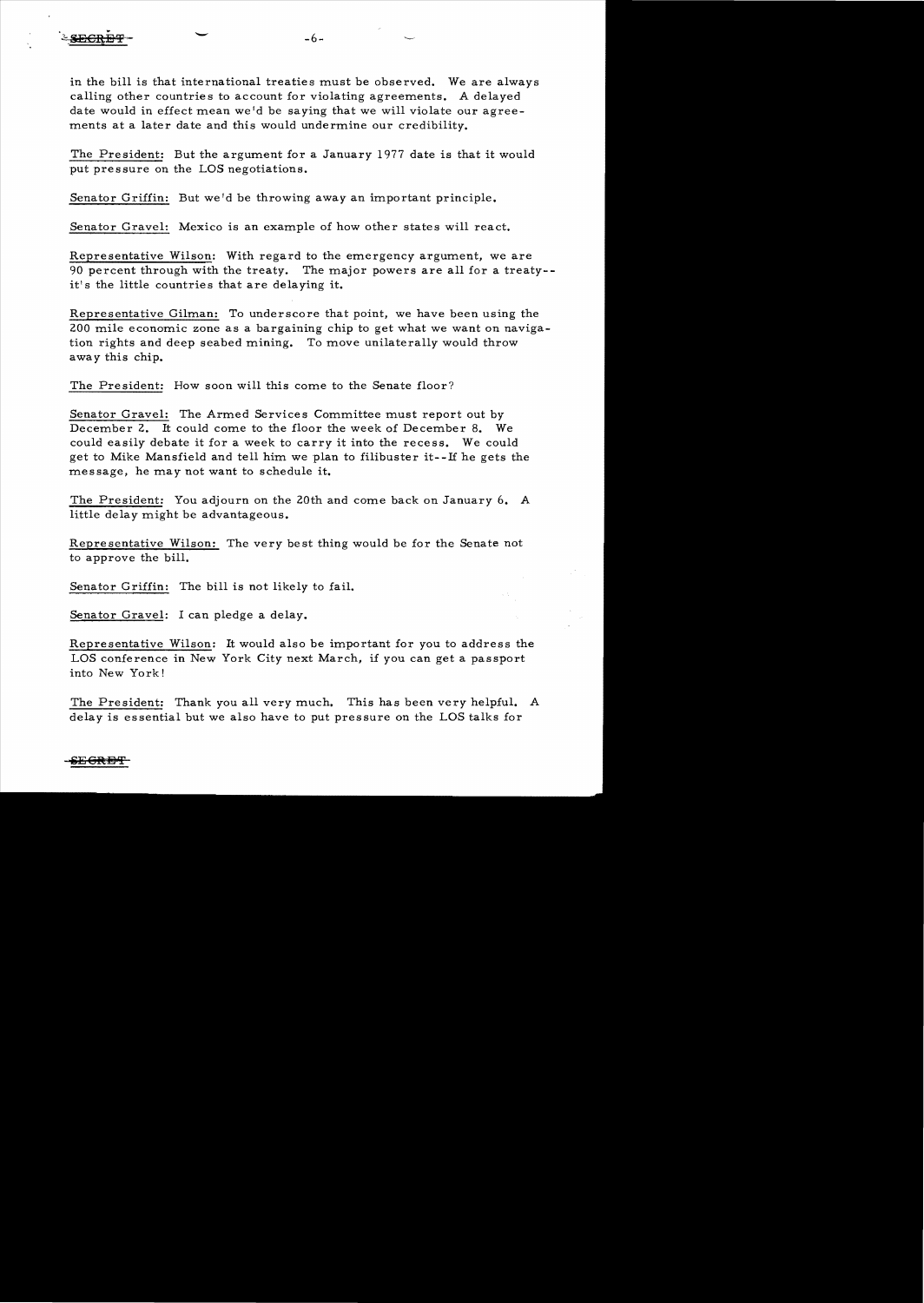

action. I feel the LOS conference is the best and most orderly way to proceed. But the other side is very emotional on this- -they have a desperate story and say that it's life or death politically.

Representative McCloskey: But they can settle for pointing to their victory in the House.

The President: We'll do all we can to work for a delay. Let me keep these materials you brought.

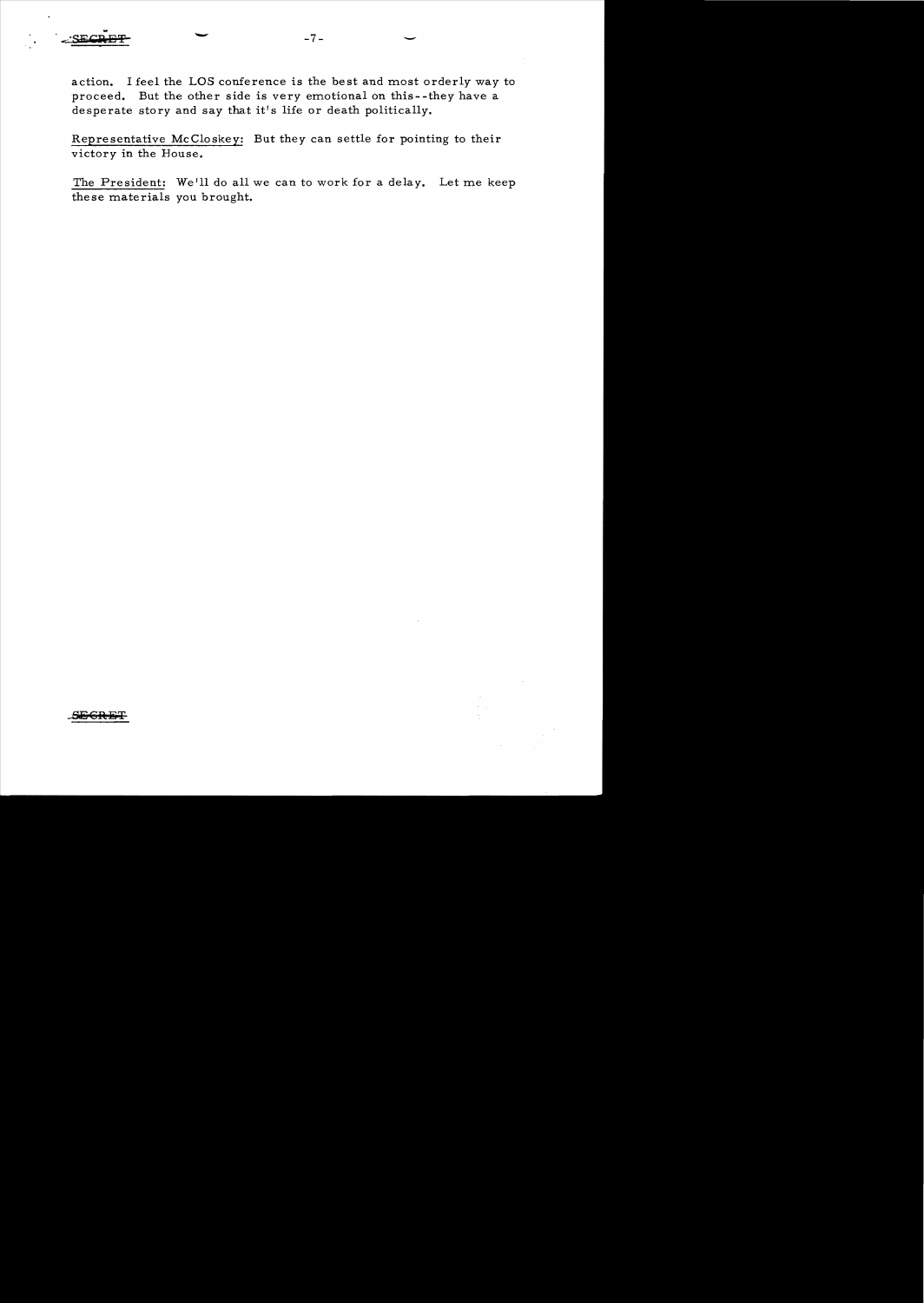$\overline{a}$ 

- MEMORANDUM

## NATIONAL SECURITY COUNCIL

SEGRET

MEMORANDUM FOR: BRENT SCOWCROFT FROM: LESJANKA $\mathcal{L}$ SUBJECT: President's Meeting on 200 Mile Bill Wednesday, November 19, 1975

Attached for your review is a Memorandum of Conversation drawn from my notes of the President's meeting with certain Congressional Members on Wednesday, November 19, 1975.

RECOMMENDATION

That you review and approve the Memcon at Tab A.

APPROVE

DISAPPROVE



 $6/4/64$ 

Classified by Leslia A. Janka